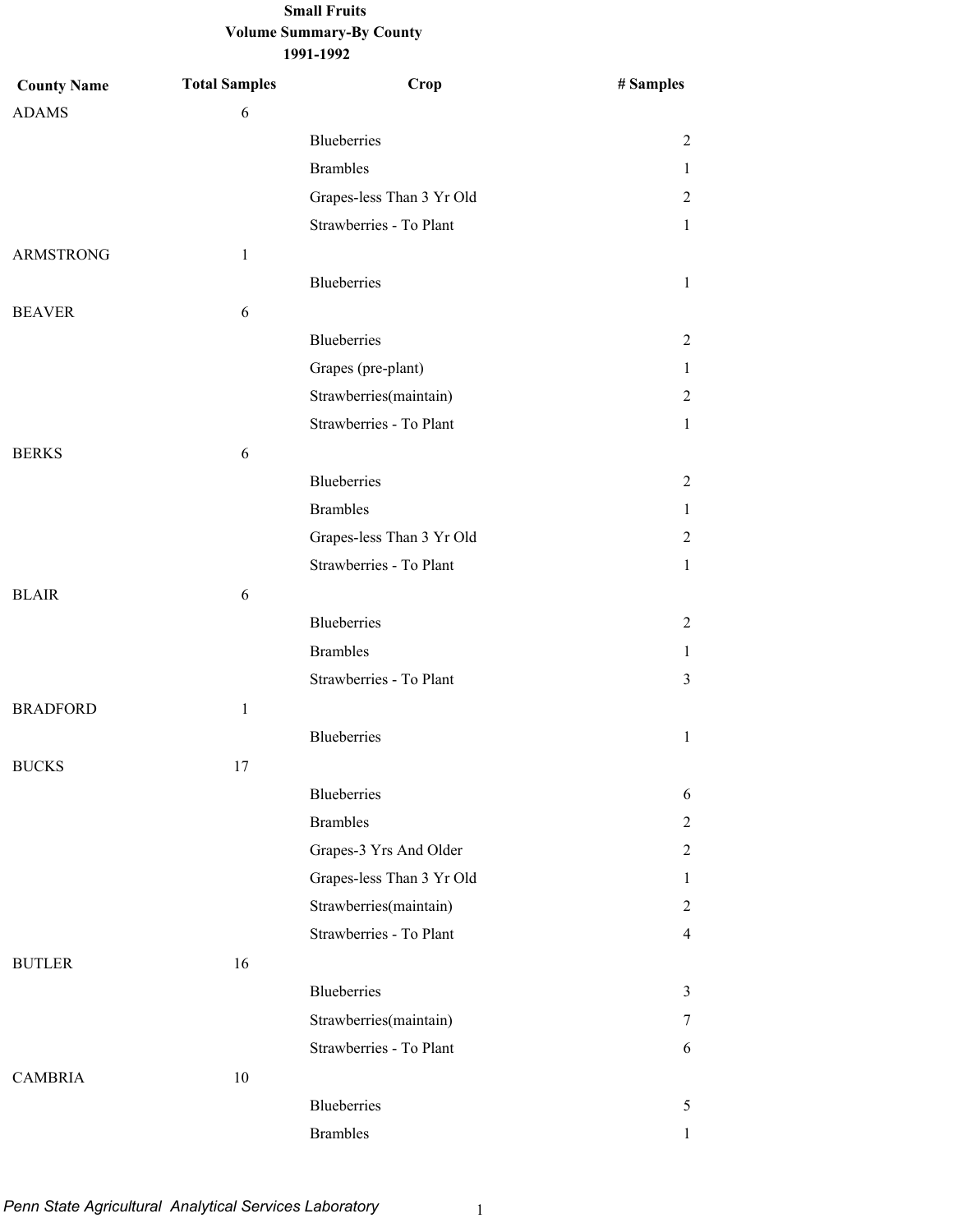| <b>County Name</b> | <b>Total Samples</b> | Crop                      | # Samples      |
|--------------------|----------------------|---------------------------|----------------|
|                    |                      | Grapes-less Than 3 Yr Old | 1              |
|                    |                      | Strawberries - To Plant   | $\mathfrak{Z}$ |
| <b>CARBON</b>      | $\sqrt{2}$           |                           |                |
|                    |                      | <b>Blueberries</b>        | $\mathbf{1}$   |
|                    |                      | Strawberries - To Plant   | $\mathbf{1}$   |
| <b>CENTRE</b>      | 14                   |                           |                |
|                    |                      | <b>Blueberries</b>        | 11             |
|                    |                      | Strawberries - To Plant   | $\mathfrak{Z}$ |
| <b>CHESTER</b>     | 18                   |                           |                |
|                    |                      | <b>Blueberries</b>        | 6              |
|                    |                      | <b>Brambles</b>           | 5              |
|                    |                      | Grapes-3 Yrs And Older    | $\mathbf{1}$   |
|                    |                      | Grapes-less Than 3 Yr Old | $\overline{2}$ |
|                    |                      | Strawberries(maintain)    | $\overline{2}$ |
|                    |                      | Strawberries - To Plant   | $\overline{2}$ |
| <b>CLARION</b>     | $\mathbf{1}$         |                           |                |
|                    |                      | Strawberries(maintain)    | $\mathbf{1}$   |
| <b>CLEARFIELD</b>  | $\sqrt{5}$           |                           |                |
|                    |                      | <b>Blueberries</b>        | $\overline{4}$ |
|                    |                      | Grapes-3 Yrs And Older    | $\mathbf{1}$   |
| <b>CLINTON</b>     | 6                    |                           |                |
|                    |                      | <b>Blueberries</b>        | $\overline{4}$ |
|                    |                      | Grapes (pre-plant)        | $\mathbf{1}$   |
|                    |                      | Grapes-3 Yrs And Older    | $\mathbf{1}$   |
| <b>COLUMBIA</b>    | $\overline{4}$       |                           |                |
|                    |                      | Blueberries               | $\overline{4}$ |
| <b>CRAWFORD</b>    | $\mathfrak{Z}$       |                           |                |
|                    |                      | Blueberries               | $\mathbf{1}$   |
|                    |                      | <b>Brambles</b>           | $\mathbf{1}$   |
|                    |                      | Strawberries - To Plant   | $\mathbf{1}$   |
| <b>CUMBERLAND</b>  | 8                    |                           |                |
|                    |                      | <b>Blueberries</b>        | $\overline{4}$ |
|                    |                      | <b>Brambles</b>           | 1              |
|                    |                      | Strawberries(maintain)    | $\overline{3}$ |
| <b>DAUPHIN</b>     | 11                   |                           |                |
|                    |                      | <b>Blueberries</b>        | 5              |
|                    |                      | <b>Brambles</b>           | $\overline{2}$ |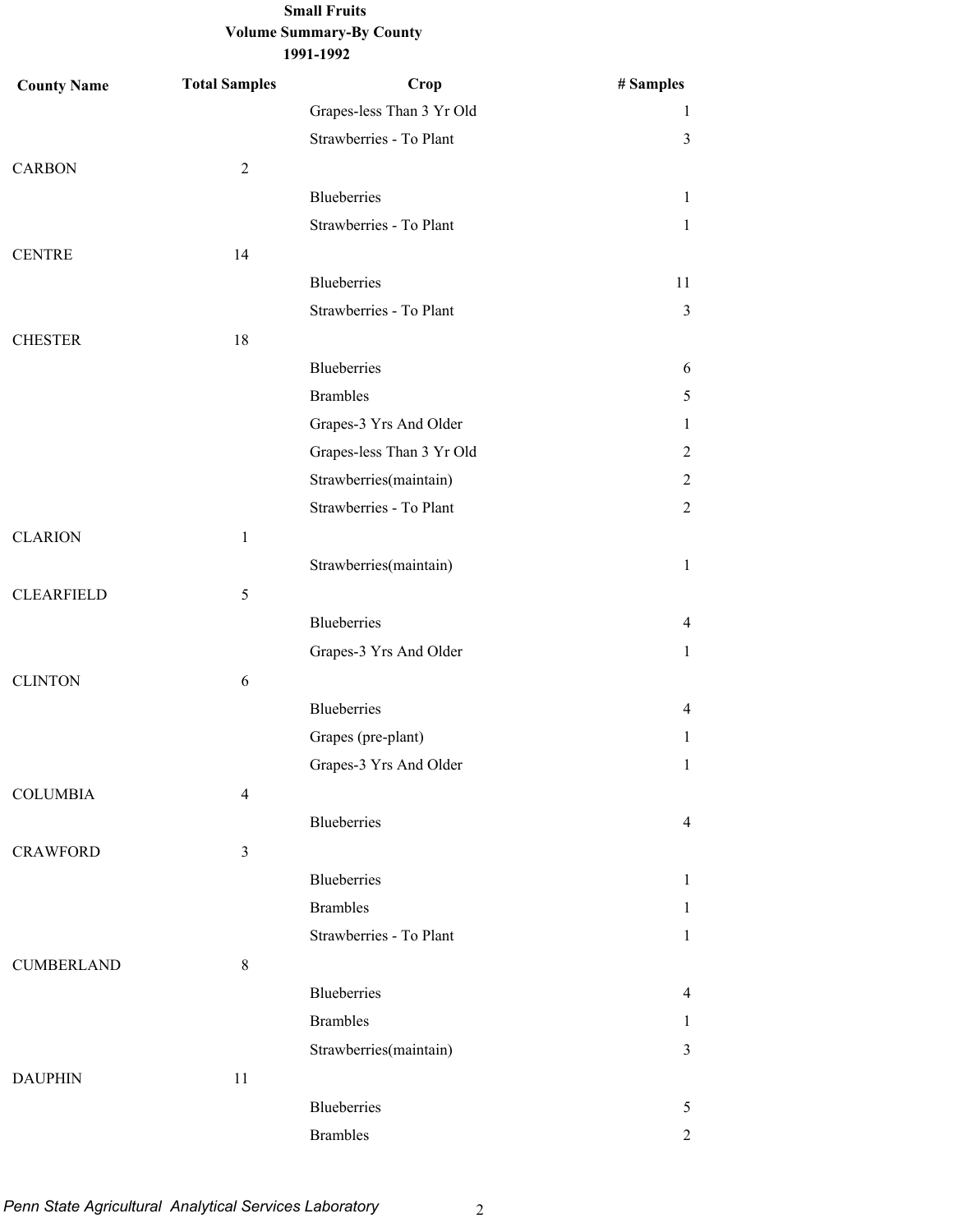# **Volume Summary-By County Small Fruits**

**1991-1992**

| <b>County Name</b> | <b>Total Samples</b> | Crop                      | # Samples      |
|--------------------|----------------------|---------------------------|----------------|
|                    |                      | Grapes-3 Yrs And Older    | 1              |
|                    |                      | Strawberries(maintain)    | $\overline{2}$ |
|                    |                      | Strawberries - To Plant   | $\mathbf{1}$   |
| <b>DELAWARE</b>    | 10                   |                           |                |
|                    |                      | Blueberries               | $\overline{2}$ |
|                    |                      | Grapes (pre-plant)        | 7              |
|                    |                      | Strawberries(maintain)    | $\mathbf{1}$   |
| <b>ELK</b>         | $\mathbf{1}$         |                           |                |
|                    |                      | Blueberries               | $\mathbf{1}$   |
| ERIE               | 32                   |                           |                |
|                    |                      | <b>Blueberries</b>        | $\overline{4}$ |
|                    |                      | Grapes (pre-plant)        | $\mathbf{1}$   |
|                    |                      | Grapes-3 Yrs And Older    | 21             |
|                    |                      | Strawberries(maintain)    | $\mathfrak{Z}$ |
|                    |                      | Strawberries - To Plant   | $\overline{3}$ |
| <b>FAYETTE</b>     | $\mathbf{1}$         |                           |                |
|                    |                      | <b>Blueberries</b>        | $\mathbf{1}$   |
| <b>FRANKLIN</b>    | $\,8\,$              |                           |                |
|                    |                      | <b>Blueberries</b>        | $\overline{2}$ |
|                    |                      | <b>Brambles</b>           | $\overline{2}$ |
|                    |                      | Grapes (pre-plant)        | $\mathbf{1}$   |
|                    |                      | Strawberries - To Plant   | 3              |
| <b>GREENE</b>      | $\mathbf{1}$         |                           |                |
|                    |                      | Grapes (pre-plant)        | $\mathbf{1}$   |
| <b>HUNTINGDON</b>  | $\tau$               |                           |                |
|                    |                      | Blueberries               | $\overline{2}$ |
|                    |                      | <b>Brambles</b>           | $\mathbf{1}$   |
|                    |                      | Grapes (pre-plant)        | $\mathbf{1}$   |
|                    |                      | Grapes-less Than 3 Yr Old | $\mathbf{1}$   |
|                    |                      | Strawberries - To Plant   | $\overline{2}$ |
| <b>INDIANA</b>     | 15                   |                           |                |
|                    |                      | Blueberries               | 4              |
|                    |                      | Grapes (pre-plant)        | $\mathbf{1}$   |
|                    |                      | Grapes-3 Yrs And Older    | 6              |
|                    |                      | Grapes-less Than 3 Yr Old | 1              |
|                    |                      | Strawberries(maintain)    | $\overline{2}$ |
|                    |                      | Strawberries - To Plant   | $\mathbf{1}$   |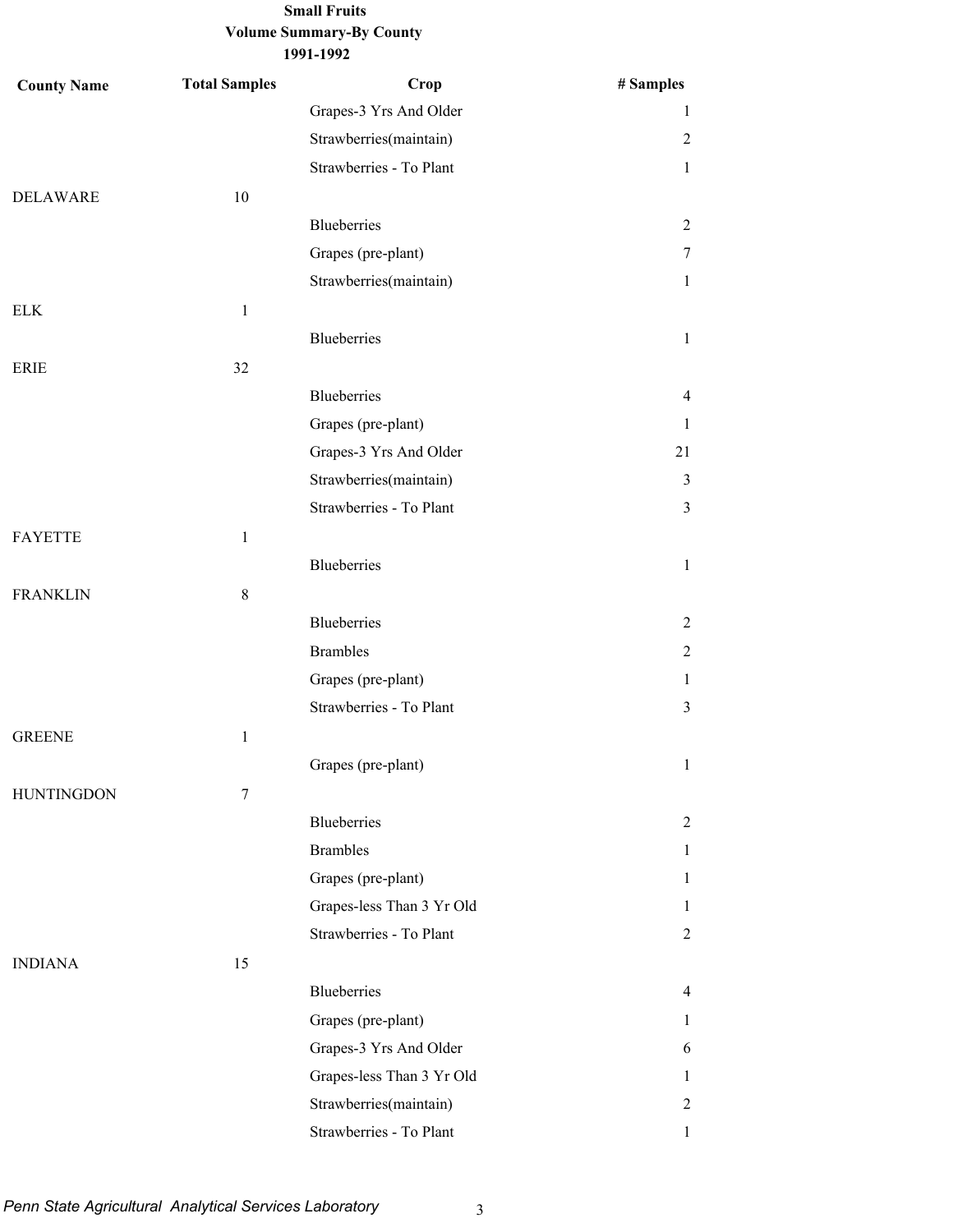| <b>County Name</b> | <b>Total Samples</b> | Crop                      | # Samples      |
|--------------------|----------------------|---------------------------|----------------|
| <b>JEFFERSON</b>   | $\sqrt{2}$           |                           |                |
|                    |                      | Strawberries(maintain)    | $\overline{2}$ |
| <b>JUNIATA</b>     | $\overline{2}$       |                           |                |
|                    |                      | Grapes-3 Yrs And Older    | $\mathbf{1}$   |
|                    |                      | Grapes-less Than 3 Yr Old | $\mathbf{1}$   |
| <b>LACKAWANNA</b>  | $\mathfrak{Z}$       |                           |                |
|                    |                      | Blueberries               | $\mathfrak{Z}$ |
| <b>LANCASTER</b>   | 15                   |                           |                |
|                    |                      | Blueberries               | 3              |
|                    |                      | <b>Brambles</b>           | $\overline{2}$ |
|                    |                      | Strawberries(maintain)    | 3              |
|                    |                      | Strawberries - To Plant   | $\tau$         |
| <b>LEBANON</b>     | $\mathbf{1}$         |                           |                |
|                    |                      | <b>Blueberries</b>        | $\mathbf{1}$   |
| <b>LEHIGH</b>      | 6                    |                           |                |
|                    |                      | Blueberries               | 6              |
| <b>LUZERNE</b>     | 5                    |                           |                |
|                    |                      | Blueberries               | $\overline{2}$ |
|                    |                      | Strawberries(maintain)    | 3              |
| <b>LYCOMING</b>    | $\overline{2}$       |                           |                |
|                    |                      | <b>Blueberries</b>        | $\mathbf{1}$   |
|                    |                      | Strawberries - To Plant   | $\mathbf{1}$   |
| <b>MCKEAN</b>      | $\sqrt{2}$           |                           |                |
|                    |                      | Blueberries               | $\sqrt{2}$     |
| <b>MERCER</b>      | 9                    |                           |                |
|                    |                      | Blueberries               | $\mathfrak{Z}$ |
|                    |                      | Strawberries(maintain)    | $\mathbf{1}$   |
|                    |                      | Strawberries - To Plant   | 5              |
| <b>MIFFLIN</b>     | $\sqrt{5}$           |                           |                |
|                    |                      | Blueberries               | $\mathbf{1}$   |
|                    |                      | <b>Brambles</b>           | $\mathbf{1}$   |
|                    |                      | Strawberries(maintain)    | 2              |
|                    |                      | Strawberries - To Plant   | $\mathbf{1}$   |
| <b>MONTGOMERY</b>  | $\mathbf{1}$         |                           |                |
|                    |                      | <b>Blueberries</b>        | $\mathbf{1}$   |
| <b>MONTOUR</b>     | $\mathbf{1}$         |                           |                |
|                    |                      | <b>Blueberries</b>        | $\mathbf{1}$   |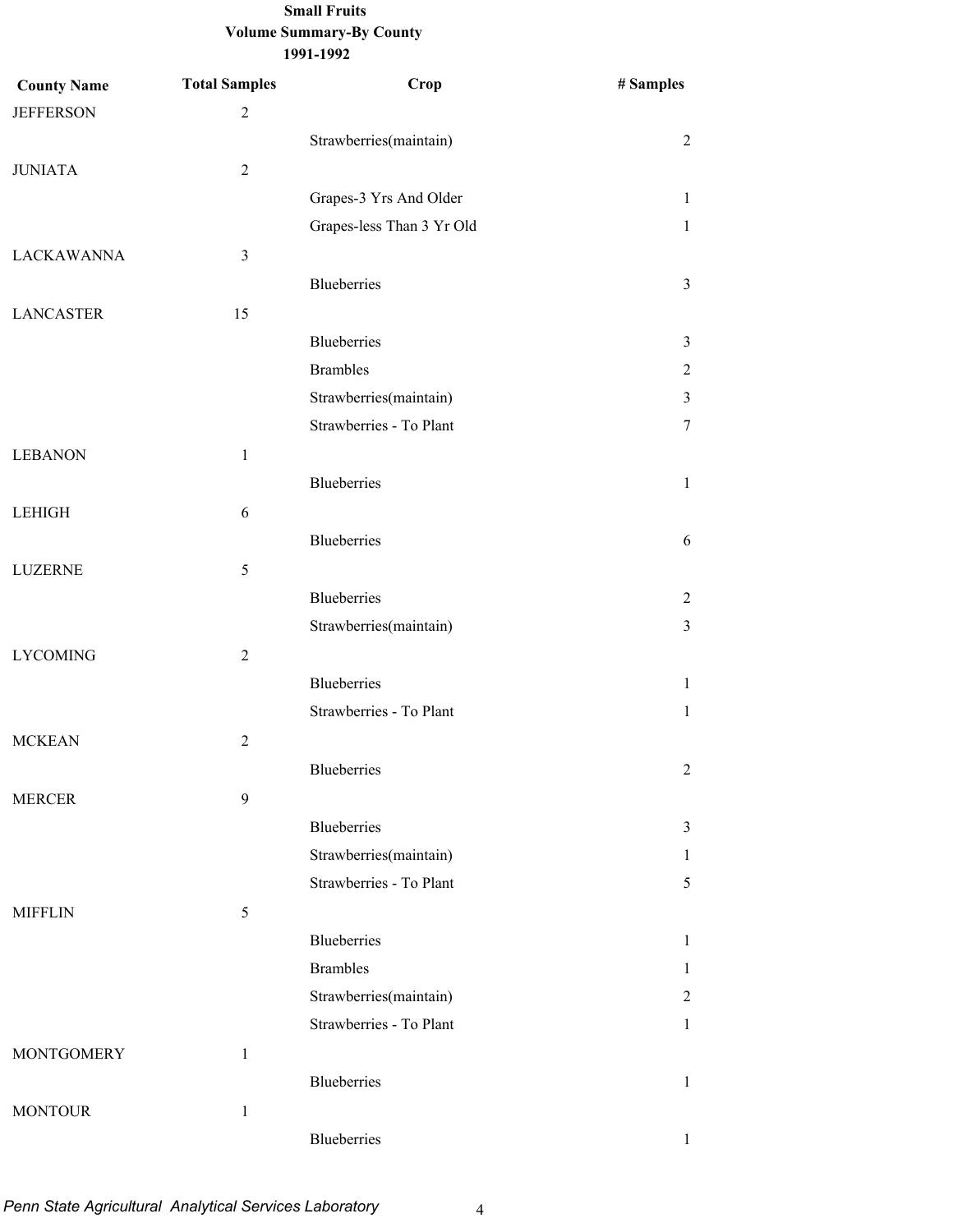| <b>County Name</b> | <b>Total Samples</b> | Crop                      | # Samples      |
|--------------------|----------------------|---------------------------|----------------|
| <b>NORTHAMPTON</b> | 11                   |                           |                |
|                    |                      | Blueberries               | 2              |
|                    |                      | Grapes (pre-plant)        | 2              |
|                    |                      | Grapes-less Than 3 Yr Old | 1              |
|                    |                      | Strawberries(maintain)    | 3              |
|                    |                      | Strawberries - To Plant   | 3              |
| NORTHUMBERLAND     | $\,8\,$              |                           |                |
|                    |                      | Blueberries               | 2              |
|                    |                      | <b>Brambles</b>           | 1              |
|                    |                      | Strawberries(maintain)    | 5              |
| PHILADELPHIA       | $\mathbf{1}$         |                           |                |
|                    |                      | Blueberries               | $\mathbf{1}$   |
| <b>SCHUYLKILL</b>  | 6                    |                           |                |
|                    |                      | <b>Blueberries</b>        | 2              |
|                    |                      | <b>Brambles</b>           | 2              |
|                    |                      | Strawberries - To Plant   | $\overline{2}$ |
| <b>SOMERSET</b>    | $\overline{2}$       |                           |                |
|                    |                      | <b>Blueberries</b>        | $\mathbf{1}$   |
|                    |                      | Grapes-3 Yrs And Older    | 1              |
| <b>SUSQUEHANNA</b> | $\mathfrak{Z}$       |                           |                |
|                    |                      | Blueberries               | 1              |
|                    |                      | Strawberries - To Plant   | $\overline{2}$ |
| <b>TIOGA</b>       | $\overline{2}$       |                           |                |
|                    |                      | <b>Brambles</b>           | $\overline{c}$ |
| <b>WARREN</b>      | $\overline{4}$       |                           |                |
|                    |                      | Blueberries               | 2              |
|                    |                      | <b>Brambles</b>           |                |
|                    |                      |                           | 2              |
| WASHINGTON         | $\overline{4}$       |                           |                |
|                    |                      | Blueberries               | 2              |
|                    |                      | Grapes-3 Yrs And Older    | $\mathbf{1}$   |
|                    |                      | Strawberries(maintain)    | $\mathbf{1}$   |
| <b>WAYNE</b>       | $\mathfrak{Z}$       |                           |                |
|                    |                      | Blueberries               | 3              |
| WESTMORELAND       | 11                   |                           |                |
|                    |                      | <b>Blueberries</b>        | 1              |
|                    |                      | <b>Brambles</b>           | 6              |
|                    |                      | Grapes (pre-plant)        | 2              |